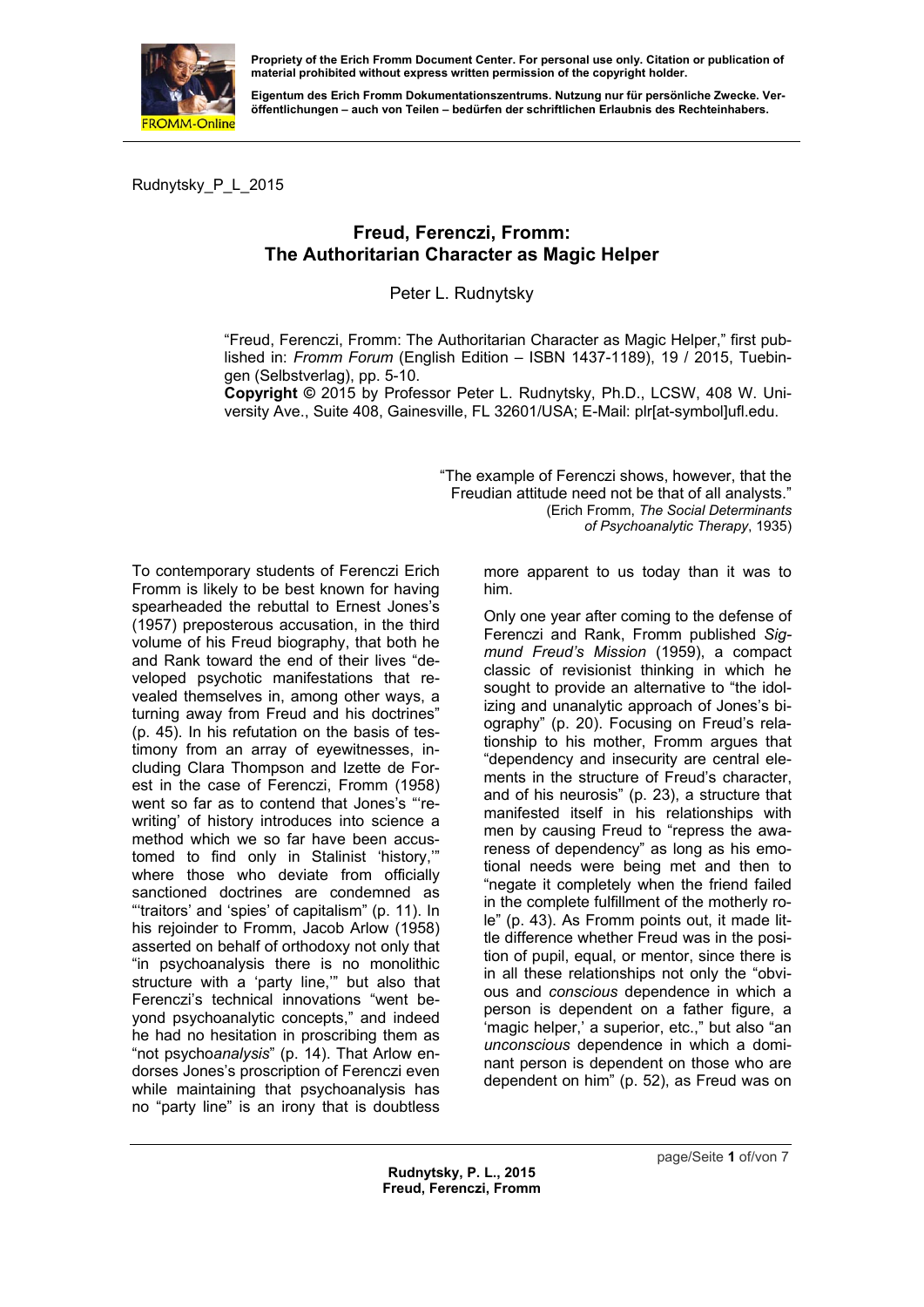

**Eigentum des Erich Fromm Dokumentationszentrums. Nutzung nur für persönliche Zwecke. Veröffentlichungen – auch von Teilen – bedürfen der schriftlichen Erlaubnis des Rechteinhabers.** 

his followers in the psychoanalytic movement.

*Sigmund Freud's Mission* is another landmark in Fromm's championing of Ferenczi because, in his chapter "Freud's Authoritarianism," Fromm singles out Freud's relationship to Ferenczi as "the most drastic example of Freud's intolerance and authoritarianism" (p. 68). Fromm cites a personal communication from de Forest relaying Ferenczi's account of his final visit to Freud in Vienna, prior to the Wiesbaden Congress where he presented his now-classic paper "Confusion of Tongues," at the conclusion of which, in Ferenczi's words, "I reached

A shorter version of this paper was presented at a panel on trauma sponsored by the Committee on Psychoanalysis and the University at the 49th Congress of the International Psychoanalytic Association, Boston, July 2015.

out my hand in affectionate adieu," but "the Professor turned his back on me and walked out of the room" (p. 70). While acknowledging that "the faithful worshipers of Freud," such as Jones, "make it a point to deny any authoritarian tendency in Freud," Fromm counters that such denials exhibit a "psychological naïveté" because they fail to reckon with the fact that Freud was "kind and tolerant" only "to people who idolized him and never disagreed." Precisely because he "was so dependent on unconditional affirmation and agreement by others," Fromm elaborates, Freud could be "a loving father to submissive sons," but when he encountered any opposition, Freud became "a stern, authoritarian one to those who dared to disagree" (p. 71).

That Fromm compares Jones's questioning the sanity of psychoanalytic dissidents to a Stalinist approach to history becomes all the more comprehensible when one recognizes that both his indictment of Freud's "authoritarianism" and his use of the term "magic helper" draw on the conceptual framework set forth by Fromm in his 1941 masterwork, *Escape from Freedom*, a profound analysis of the allure of fascism to so many middleclass Germans, which Fromm traces back to the existential choice between "positive

freedom" and the retreat into "new dependencies and submission" faced by "modern man, freed from the bonds of preindividualistic society" (p. viii) since the Renaissance. Although Fromm does not mention Ferenczi, and his critique of Freud is confined to a demonstration of why an adherence to drive theory caused him to view man as a "closed system" who is "primarily self-sufficient and only secondarily in need of others to satisfy his instinctual needs," instead of understanding that "man is *primarily* a social being," so that "the needs and desires that center about the individual's relations to others, such as love, hatred, tenderness, symbiosis, are the fundamental psychological phenomena" (pp. 317-18), *Escape from Freedom* can nonetheless be read as an incisive commentary on the Freud-Ferenczi relationship, in its personal as well as its theoretical dimensions.

As Lawrence Friedman (2013) recounts in his biography, although Fromm had been a member of the Frankfurt Institute for Social Research since 1929, and "played a central role" (p. 46) in negotiating its relocation to Columbia University in 1934, by the end of the decade his emphasis on the concept of social character led to a break with Max Horkheimer and Theodor Adorno, who continued to adhere to Freud's "biologically rooted instinct theory" (p. 61), and *Escape from Freedom* emerged from the inspiration and solidarity Fromm derived increasingly from the cultural and interpersonal visions of psychoanalysis espoused by Karen Horney and Harry Stack Sullivan. A linchpin of the book is Fromm's thesis that both sadism and masochism spring from "the inability to bear the isolation and weakness of one's own self," and thus have as their aim what he terms *symbiosis*, or "the union of one individual self with another self (or any other power outside of the own self) in such a way as to make each lose the integrity of the own self and to make them completely dependent on each other" (p. 180).

As Fromm elaborates, such a "sadomasochistic character" is not limited to those with sexual perversions but can be found in otherwise "normal" people, and might better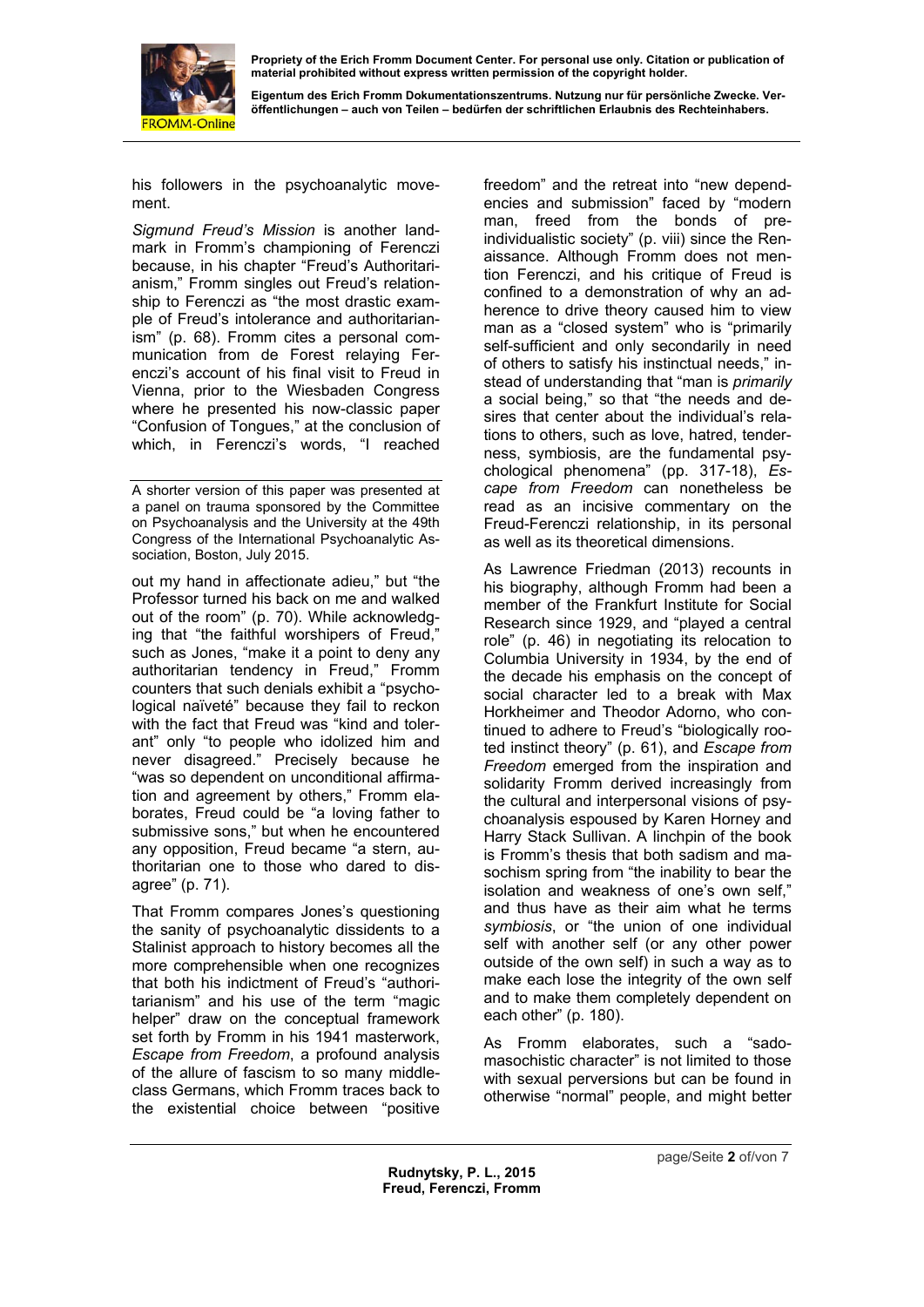

**Eigentum des Erich Fromm Dokumentationszentrums. Nutzung nur für persönliche Zwecke. Veröffentlichungen – auch von Teilen – bedürfen der schriftlichen Erlaubnis des Rechteinhabers.** 

be called "the '*authoritarian character*'" (p. 186). "Authority," Fromm notes, "refers to an interpersonal relationship in which one person looks upon another as somebody superior to him," but whereas in rational versions of such relationships—between a teacher and student, for example—the aim is to foster the development of the one in the subordinate position so that "the authority relationship tends to dissolve itself" as the power differential diminishes over time and the student "becomes more and more like the teacher himself," in irrational or perverse versions of this structure—prototypically, between a master and slave—the "superiority serves as a basis for exploitation" so that the power differential is maintained, and indeed the distance between the two parties "becomes intensified through its long duration" (pp. 186-87). Fromm introduces the term "*magic helper*" to describe the largely unconscious dependence exhibited by people on a source of power outside of themselves, the essential function of which is "to protect, help, and develop the individual, to be with him and never leave him alone," a function that can be attributed to someone who is then "endowed with magic qualities" (p. 197), whether that seemingly godlike other be a political leader, a partner in a romantic relationship, or a psychoanalyst to a patient in the throes of transference.

Fromm's analysis of the authoritarian character precisely captures the essential dynamics of Ferenczi's relationship to Freud. Thus, when Fromm writes, "the reasons why a person is bound to a magic helper are, in principle, the same that we have found at the root of the symbiotic drives: an inability to stand alone and to fully express his own individual potentialities" (p. 198), this uncannily echoes the final entry of Ferenczi's *Clinical Diary* (1985), where he confesses, "I was brave (and productive) only as long as I (unconsciously) relied for support on another power, that is, I had never really become 'grown up'" (p. 212). Because Ferenczi interprets his pernicious anemia as a punishment for his attempt at emancipation from Freud, he feels he must face the bleak prospect that "the only possibility for my continued existence" lies in "the renunciation of the largest part of one's own self, in order to carry out the will of that higher power to the end (as though it were my own)" (p. 212).

A further extended passage from *Escape from Freedom* (1941) highlights the pertinence of Fromm's ideas to grasping the perversely "symbiotic" quality of the Freud-Ferenczi relationship:

The intensity of the relatedness to the magic helper is in reverse proportion to the ability to express spontaneously one's own intellectual, emotional, and sensuous potentialities. In other words, one hopes to get everything one expects from life, from the magic helper, instead of by one's own actions. The more this is the case, the more the center of life is shifted from one's own person to the magic helper and his personifications. The question is then no longer how to live oneself, but how to manipulate "him" in order not to lose him and how to make him do what one wants, even to make him responsible for what one is responsible oneself. (pp. 198-99)

A crucial component of Fromm's analysis is the ambivalence that is bound to arise in the subordinate member of a sado-masochistic dyad. As he remarks, "this dependency, springing from and at the same time leading to a blockage of spontaneity, not only gives a certain amount of security but also results in a feeling of weakness and bondage" (p. 199). Because of the inhibition of his authentic being, "the very person who is dependent on the magic helper also feels, though often unconsciously, enslaved by 'him' and, to a greater or lesser degree, rebels against 'him,' This rebelliousness against the very person on whom one has put one's hopes for security and happiness," Fromm continues, "creates new conflicts. It has to be suppressed if one is not to lose 'him,' but the underlying antagonism constantly threatens the security sought for in the relationship" (p. 109). Since "any actual person is bound to be disappointing" if burdened with the expectations of being the magic helper, the disenchantment that must ensue upon waking up from one's dream augments "the resentment resulting from one's own enslavement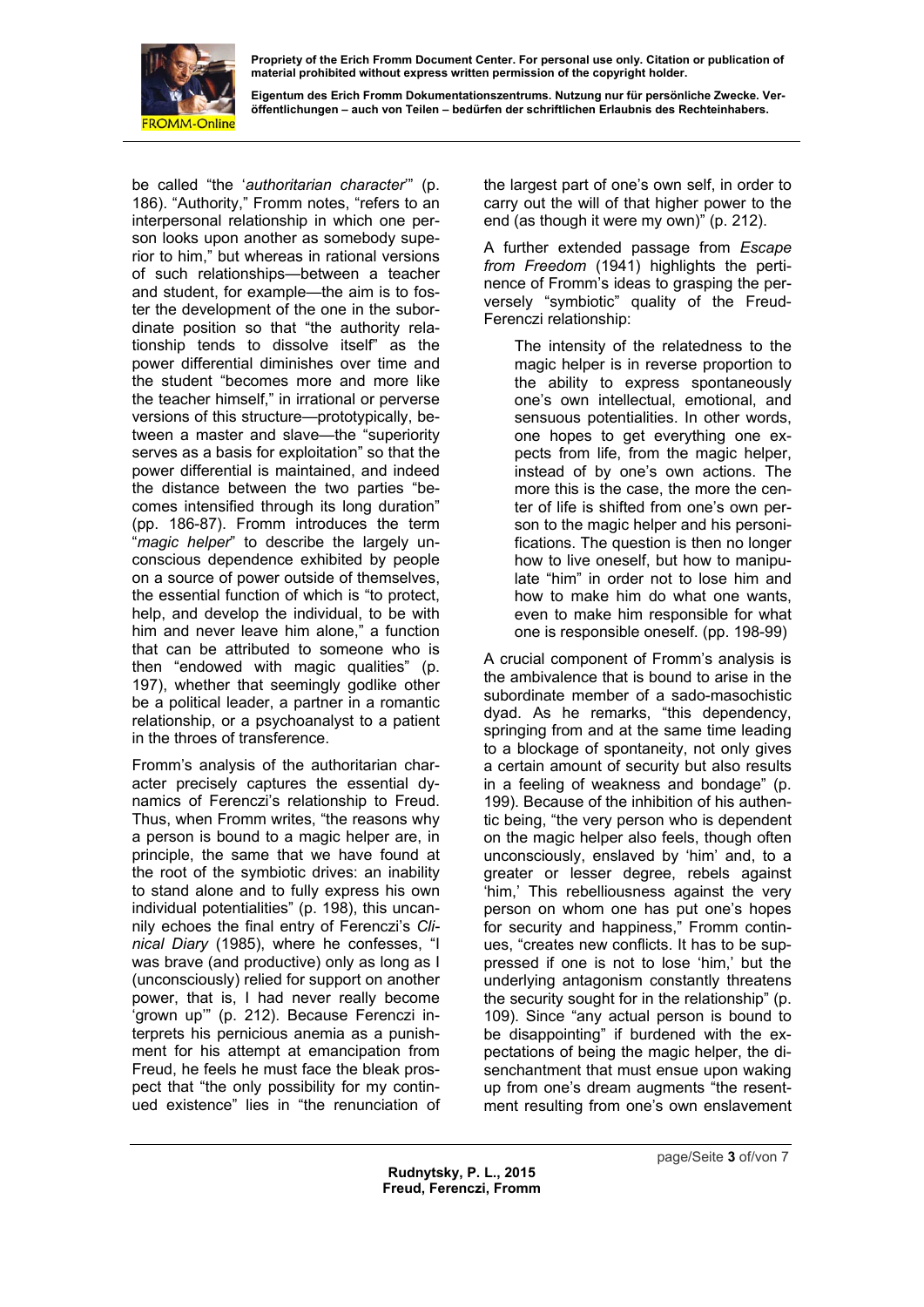

**Eigentum des Erich Fromm Dokumentationszentrums. Nutzung nur für persönliche Zwecke. Veröffentlichungen – auch von Teilen – bedürfen der schriftlichen Erlaubnis des Rechteinhabers.** 

to that person," and once again "leads to continuous conflicts" (pp. 109-10).

Having been in analysis not only with Ferenczi in Budapest but also with Fromm in New York, Clara Thompson was in a unique position to draw on what she had learned from Fromm in pondering Ferenczi's character. Thompson renders her verdict in "Ferenczi's Contributions to Psychoanalysis" (1944):

Despite Ferenczi's obviously lovable qualities, he suffered during life from a need to be accepted and loved. Because of this need, his personal relationship to Freud was more important to him than his own independent thinking. He was the type of man who is happy in working for a strong person; Freud was that strong person in his life. (p. 73)

Without using the term "magic helper," Thompson makes it clear that Freud served this psychological function for Ferenczi. She continues:

Had Ferenczi had nothing original of his own to contribute, the relationship might have been a completely satisfactory one; but his was an original mind, and, beneath his devotion to Freud, there raged a constant struggle to be himself. At the same time, he feared incurring the disapproval of Freud. This made his attitude toward Freud definitely ambivalent; and this ambivalence can be seen, I believe, in his writings. (p. 73)

Thompson specifies that many of Ferenczi's papers "give one the impression of an appeasing quality," and that he evinced a tendency to be "more Freudian than Freud." With great acuity. Thompson discerns that Ferenczi's ambivalence "manifested itself despite all his efforts for he would often develop an idea of Freud's to a fantastic degree, thus, in the end, making the situation absurd," as he did in *Thalassa*, where Ferenczi "traces the stages of libido development to the Ice Age, thus making the whole idea pure fantasy" (p. 73).

By calling attention to Ferenczi's penchant for unconsciously parodying Freud's ideas

by taking them to "absurd" conclusions, Thompson underscores what Ferenczi himself had privately acknowledged in the *Clinical Diary* (1985) concerning his "total inhibition about speaking in [Freud's] presence until he broached a subject, and then the burning desire to win his approval by showing I had understood him completely, and by immediately going further in the direction he had recommended," all of which "reveals me to have been a blindly dependent son" (p. 185). Beneath this feeling of being "dazzled and amazed," however, there always lurked a "hidden doubt" because "it was only adoration and not independent judgment that made me follow him" (p. 185). Ferenczi, too, retrospectively deems *Thalassa* to be a text that, despite its "many good points," nonetheless "clings too closely to the words of the master," a "new edition" of which "would mean complete rewriting" (p. 187). Although ultimately grounded in Ferenczi's own selfunderstanding, Thompson's analysis of the ambivalence stemming from the conflict between Ferenczi's "struggle to be himself" and his fear of "incurring the disapproval of Freud" is directly indebted to Fromm's explication of the "blockage of spontaneity" that affords an intimidated individual a "certain amount of security," while simultaneously exacting "a feeling of weakness and bondage," and of the ensuing tug of war between the impulses to submission and rebellion that is the hallmark of someone who subjects himself to the irrational authority of another person.

Ferenczi's entire career constitutes an enactment of his unconscious ambivalence toward Freud. In his key paper, "Belief, Disbelief, and Conviction" (1913), for example, when Ferenczi describes how many of his patients who "were not really convinced of the correctness of the psychoanalytic explanations, but had believed them blindly (dogmatically, as a matter of doctrine) ... successfully repressed all their suspicions and objections only in order to keep secure the filial love they had transferred to the doctor" (p. 438), he voices in displaced fashion his own "suspicions and objections" concerning Freud. The same is true of "The Symbolic Representation of the Pleasure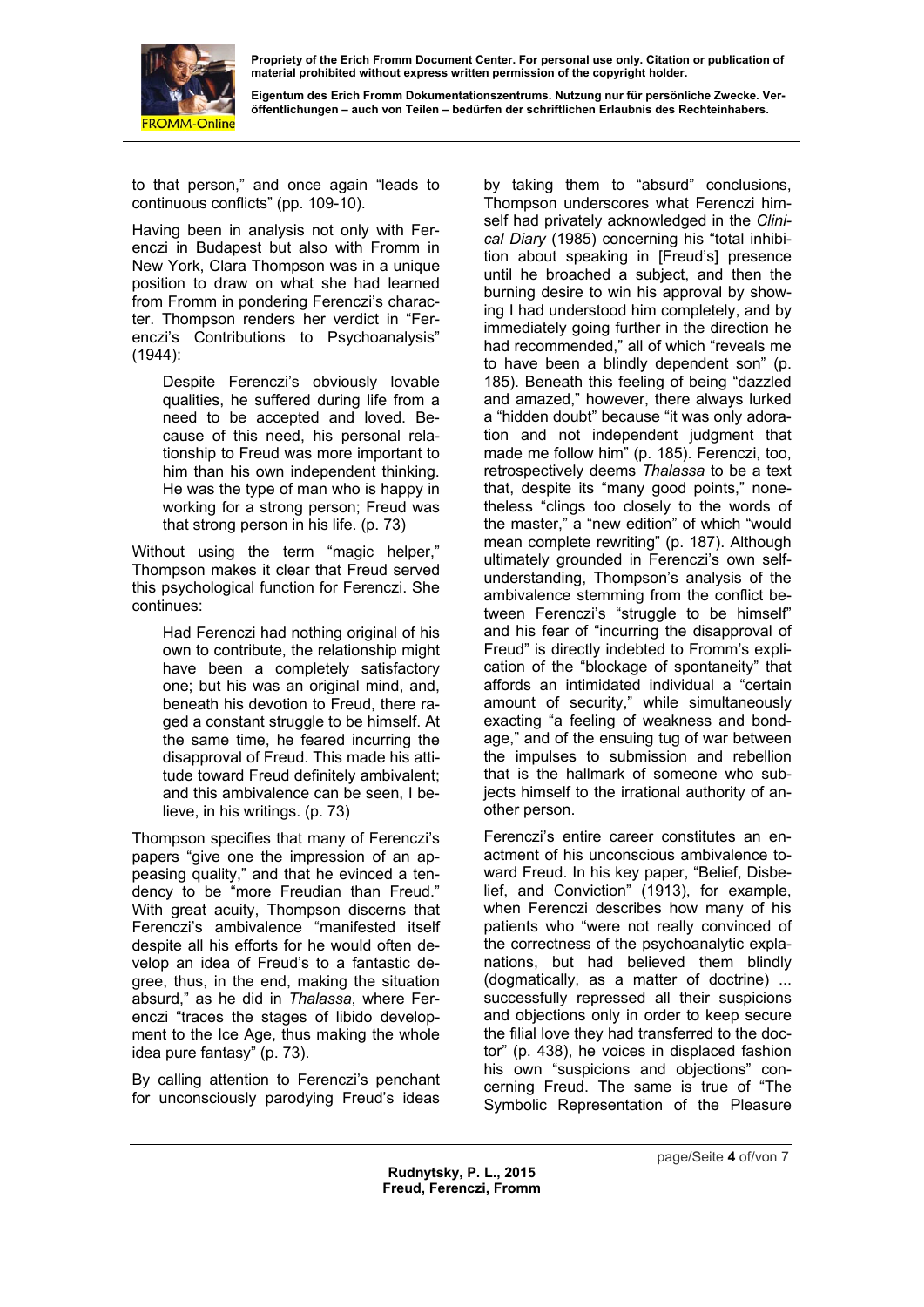

**Eigentum des Erich Fromm Dokumentationszentrums. Nutzung nur für persönliche Zwecke. Veröffentlichungen – auch von Teilen – bedürfen der schriftlichen Erlaubnis des Rechteinhabers.** 

and Reality Principles in the Oedipus Myth" (1912), in which Ferenczi interprets Schopenhauer's reference to the Oedipus myth in a seemingly worshipful letter to Goethe as showing the young philosopher's "unconscious reaction against this—perhaps rather extravagant—expression of gratitude" toward the sage of Weimar, "a reaction that allowed some display of the hostile tendencies that go to make up the fundamentally ambivalent feeling-attitude of a son towards his father" (p. 220). Even as Ferenczi seeks to pay tribute to Freud and uphold the universality of the Oedipus complex, his commentary on the "hostile tendencies" that lurked beneath Schopenhauer's professions of gratitude toward Goethe again reflects his own disavowed resentment toward Freud, although, as Ferenczi observes of Schopenhauer, while writing this paper "he was himself dominated  $(...)$  by affects that would have debarred this insight" (p. 219). No less ironic in light of subsequent events is Ferenczi's role as the founder of the International Psychoanalytic Association; his proposal for the formation of the Secret Committee by "a small group of men" who would be "thoroughly analyzed" by Freud, "so that they could represent the pure theory unadulterated by personal complexes" (Paskauskas, 1993, p. 146); his insistence that "*mutual analysis* is nonsense," while Freud is the "only one who can permit himself to do without an analyst" and "right in everything" (Brabant, Falzeder, and Giampieri-Deutsch, 1993, p. 449); and his leading of the charge against the defections of both Jung and Rank by authoring critical reviews of their dissident books. In all these instances, we see Ferenczi having "successfully repressed all [his] suspicions and objections only in order to keep secure the filial love [he] had transferred" to Freud, though in the end the straitjacket of orthodoxy he sought to impose on others succeeded only in pinioning his own wings.

A review of Fromm's contributions to the rehabilitation of Ferenczi's reputation also serves to enhance our appreciation of his indispensability to the history of psychoanalysis. Of greater consequence than his overt affiliation with Horney and Sullivan is Fromm's elective affinity with Winnicott. Although to my knowledge Fromm never refers to Winnicott, nor does Winnicott to Fromm, Fromm is a crucial "missing link" in the tradition of Independent psychoanalysis that runs from Ferenczi to Winnicott and beyond. Thus, when Fromm traces the "root of the symbiotic drives" to a person's "inability to stand alone and to fully express his individual potentialities," he not only looks back to Ferenczi but also looks ahead to Winnicott (1965) and his studies of the interaction between "maturational processes and the facilitating environment." Like Winnicott, Fromm (1941) traces what happens when "the parents, acting as the agents of society, start to suppress the child's spontaneity and independence" (p. 201), and he captures the essence of Winnicott's dichotomy between creativity and compliance when he writes that "every neurosis (...) is essentially an adaptation to such early conditions (particularly those of early childhood) as are themselves irrational and, generally speaking, unfavorable to the growth and development of the child" (pp. 30-31). Winnicott's antithesis between creativity and compliance is itself an outgrowth of his core distinction between the True Self and the False Self, and Fromm again arrives at the same destination nearly two decades earlier when he affirms:

This substitution of pseudo acts for original acts of thinking, feeling, and willing leads eventually to the replacement of the original self by a pseudo self. The original self is the self which *is* the originator of mental activities. The pseudo self is only an agent who actually represents the role a person is supposed to play but who does so under the name of the self. (p. 229)

When it is recognized that Karen Horney (1942) likewise postulates an antimony between the "real self" and "phony self" (p. 22), then it becomes clear how close is the kinship between the "Middle Group" of British object relations theorists and the American "neo-Freudians," and how both schools have carried forward Ferenczi's psychoanalytic legacy.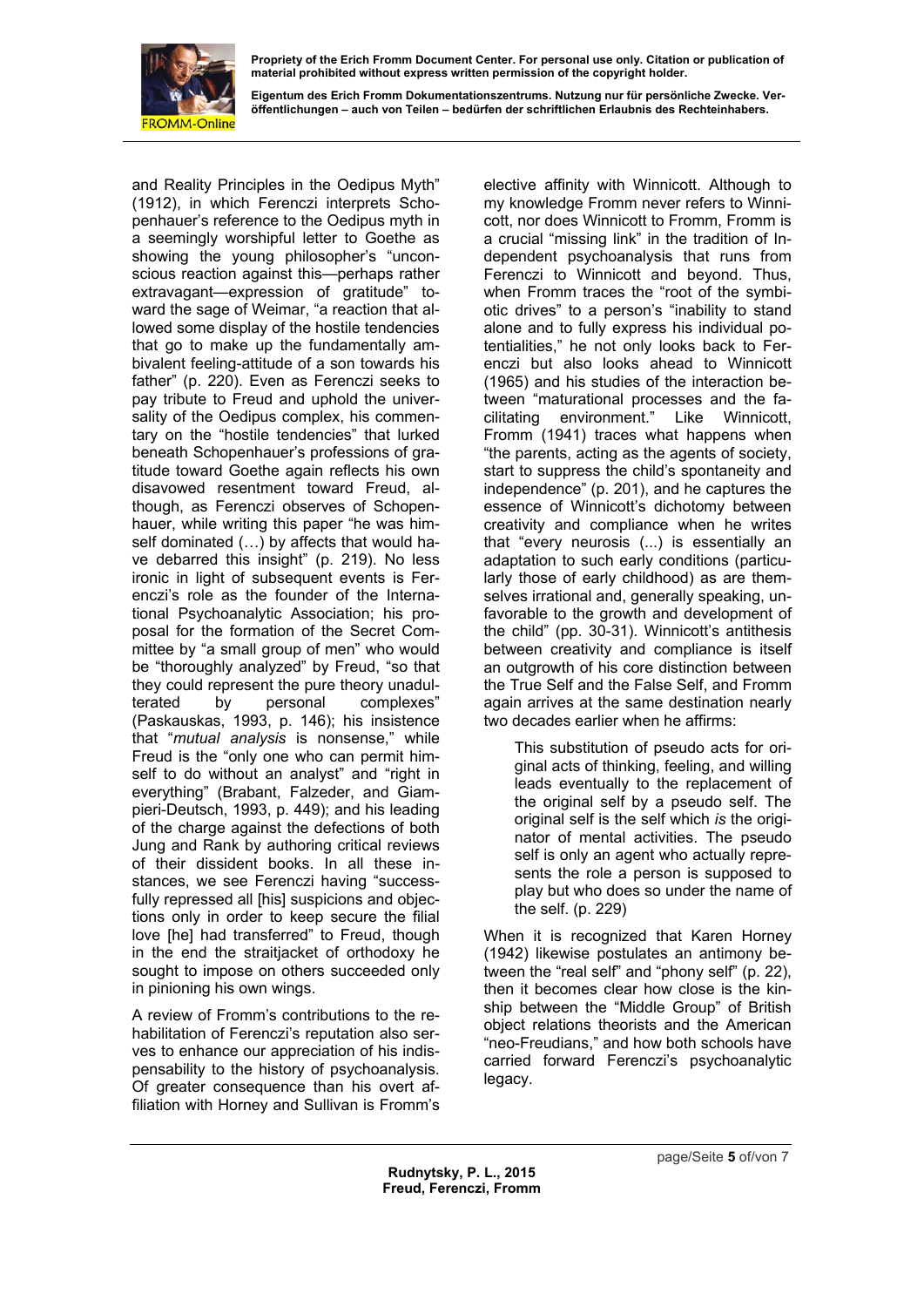

**Eigentum des Erich Fromm Dokumentationszentrums. Nutzung nur für persönliche Zwecke. Veröffentlichungen – auch von Teilen – bedürfen der schriftlichen Erlaubnis des Rechteinhabers.** 

During Fromm's lifetime, the most serious damage to his reputation was inflicted by his erstwhile Frankfurt school colleague, Herbert Marcuse, in a polemical exchange in the pages of *Dissent*, the centerpiece of which Marcuse included as the epiloque to *Eros and Civilization* (1955). Although Marcuse was widely perceived as having gotten the best of it, a rereading of his "Critique of Neo-Freudian Revisionism" shows it to be a surprisingly lame effort. Like Adorno and Horkheimer decades earlier, Marcuse staked everything on Freud's instinct theory, claiming absurdly that because of Freud's emphasis on early infancy "the decisive relations are thus those which are *least* interpersonal" (p. 231). Indeed, according to Marcuse, only Freud's "hypothesis of the death instinct," and not any environmental or social factors, can explain "the hidden unconscious tie which binds the oppressed to their oppressors" (p. 247). In a further reflection of the prevailing Zeitgeist, Lionel Trilling, too, hailed "the idea of the reality principle and the idea of the death instinct" as forming "the crown of Freud's broader speculation on the life of man" (1940, p. 53), and he castigated "the tendency of our educated liberal classes to reject the tough, complex psychology of Freud for the easy rationalistic optimism of Horney and Fromm" (1946, p. 95).

In a letter to Martin Jay, the historian of the Frankfurt School, Fromm commented, "my whole theoretical work is based on what I consider Freud's most important findings, with the exception of his metapsychological findings," which is "the reverse of Marcuse's position, who bases his thinking entirely on Freud's metapsychology, and ignores completely his clinical findings, that is to say, the unconscious, character, resistance, etc." (qtd. in Roazen, 2001, p. 36). The passage of time has vindicated Fromm in his debate with Marcuse. Freud's assumption that infants exist in a cocoon of primary narcissism has been discredited by empirical researchers, and it would be difficult today to find an analyst who is influenced by Marcuse. Fromm, by contrast, after decades of marginalization, is increasingly gaining recognition as a seminal psychoanalytic thinker. A bellwether of this shift is Daniel Shaw's brilliant book *Traumatic Narcissism* (2014), as evidenced by Shaw's delineation of how "the traumatizing narcissist recruits others (...) into a relationship that seductively offers the promise of the bestowal of special gifts"—as Freud did with his followers—only soon to "find cause to accuse the other of insufficient concern and of selfishness" (p. 13). As we have seen, a key point in Fromm's analysis of the authoritarian character is that the "dominant person is dependent on those who are dependent on him," only the dependency needs of the oppressors in such symbiotic bonds must remain unconscious because, in Shaw's words, "they have learned to defend against their history of being shamed and subjugated by putting others in the situation they were in—by becoming the shamer and the subjugator" (p. 138). To borrow Shaw's terminology, and meld it with that of Bernard Brandchaft (Brandchaft, Doctors, Sorter, 2010), who has contributed no less signally from a self psychological and intersubjective perspective to our understanding of "relational systems of subjugation," whereas Freud played the part of the traumatizing narcissist in his relationship with Ferenczi, Ferenczi exhibited the deformations resulting from his attempts at pathological accommodation, though in the end he sought to cast off the shackles of Freud's authoritarianism and to promulgate a truly emancipatory psychoanalysis.

If, in the memorable pronouncement of Michael Balint (1968), "the historic event of the disagreement between Freud and Ferenczi acted as a trauma on the psychoanalytic world" (p. 152), I hope to have shown that Erich Fromm, in addition to being Ferenczi's stalwart champion, has with his concepts of the authoritarian character and the magic helper given us invaluable scalpels with which to dissect both the psychic roots and interpersonal dynamics of this immensely generative but ultimately tragic encounter. But it must not be forgotten that Fromm was not only the analyst but the victim of trauma, having by 1953 been stripped of the "Nansen" or direct membership in the International Psychoanalytic Association that Ernest Jones had bestowed on him in 1936